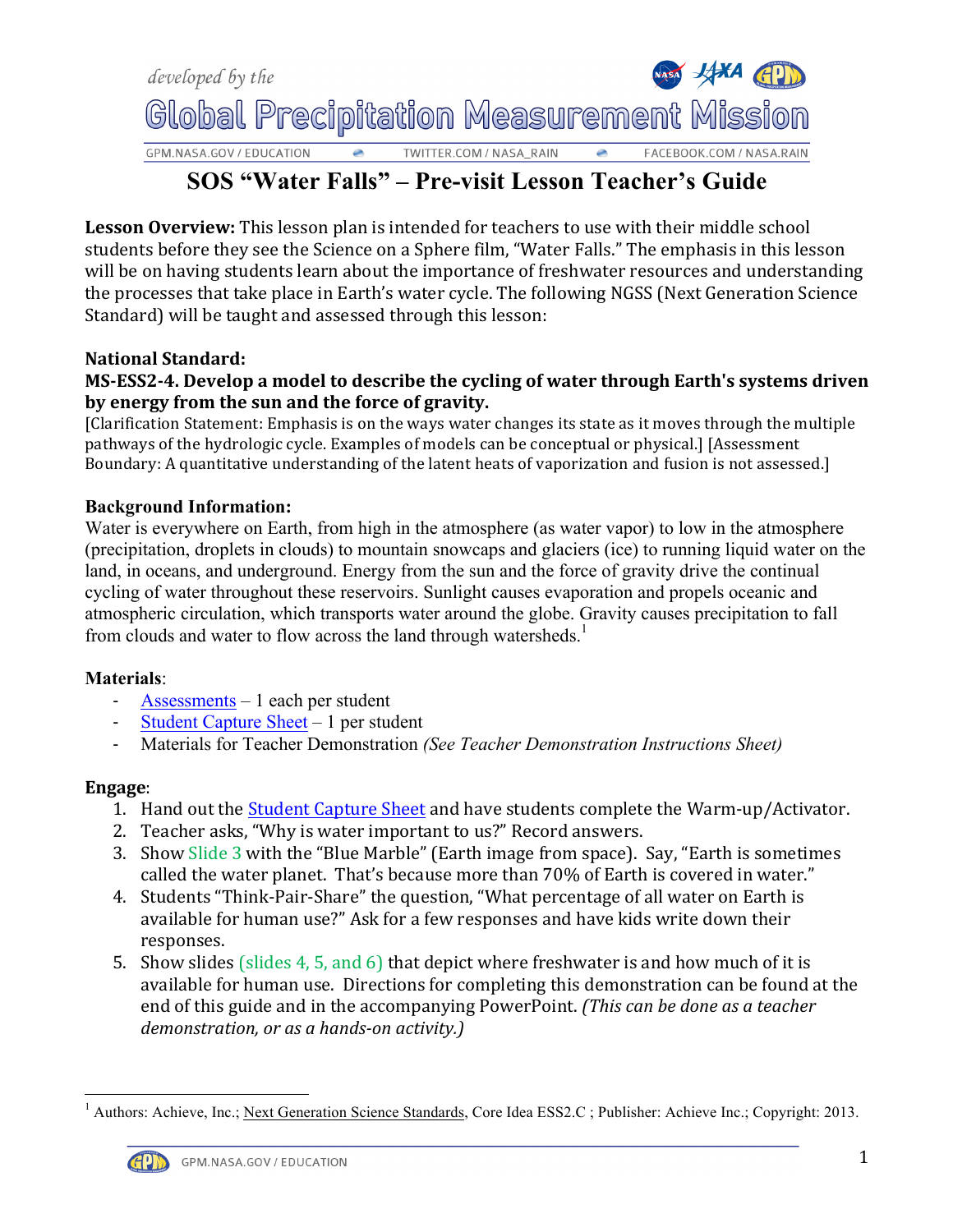



Global Precipitation Measurement Mission

GPM.NASA.GOV / EDUCATION  $\bullet$ TWITTER.COM / NASA\_RAIN è FACEBOOK.COM / NASA.RAIN

- a. If done as a hands-on activity, it is suggested that material sets for each group are *placed in a tub or box before class.* 
	- i. *Each group of students should have: a clear, plastic drinking cup; a small medicine dispensing cup (or similar size); and an eye dropper.*
- b. *Students follow along with the directions in the PowerPoint.*
- 6. Show 'The Freshwater Connection' video (slide 7) at: http://pmm.nasa.gov/video[gallery/what-is-global-precipitation-measurement.](http://pmm.nasa.gov/education/videos/gpm-freshwater-connection)

# **Explore**:

- 1. Ask, "What is a cycle." Solicit responses (slide  $8$ ).
	- a. *"Very simply, when scientists talk about cycles, they are talking about sequences of events that repeat themselves. Some cycles are very simple. For example, the seasons of the* year represent a cycle in that they always repeat – Winter, Spring, Summer, Fall, *and then back to Winter!"2*
- 2. Ask, "More specifically, what is the water cycle?"
- 3. Show the following animation (slide  $9$ ). It has no narration, so the teacher can choose to use it in a number of different ways. *(The animation is three minutes long. It is not necessary to* watch for the full three minutes.)
	- a. Have the students watch a few minutes without giving explanations.
	- b. The teacher can add commentary about what is happening.
	- c. The teacher can pause as new things are happening and ask students to say what they think is happening.

# **Explain**:

- 1. Now, show the same video (slide 10), but this one has the stages of the water cycle labeled. Pause to allow students to copy the labels of the water cycle onto their diagrams. <http://www.youtube.com/watch?v=iohKd5FWZOE>
- 2. Ask, "What stages are driven by solar radiation? (i.e. Which stages require heat in order to change phase?) Students should write these on their capture sheets.  $\left(\frac{\text{slide}}{11}\right)$  Clicking ahead will show circles around the two terms. (Evaporation and Transpiration)
- 3. Have the students Think-Pair-Share this question. "We know the sun's radiation is the energy that drives the water cycle. What is the force that keeps the water moving in the water cycle?"  $(Gravity)$   $(s)$ lide  $12)$
- 4. Say, "Scientists can use their understanding of the force of gravity, soil, and geology to gather data about where and how much water is in groundwater and soil. The GRACE mission uses a pair of satellites to measure variations in gravitational pull to find and measure underground water."
	- a. Text on PowerPoint: The gravity variations studied by GRACE include: changes due to surface and deep currents in the ocean; runoff and ground water storage on land masses; exchanges between ice sheets or glaciers and the ocean; and variations of mass within Earth.

 <sup>2</sup> Windows To the Universe; *What is a cycle?;* [http://www.windows2universe.org/earth/climate/cycles\\_general.html;](http://www.windows2universe.org/earth/climate/cycles_general.html) June 29, 2005.

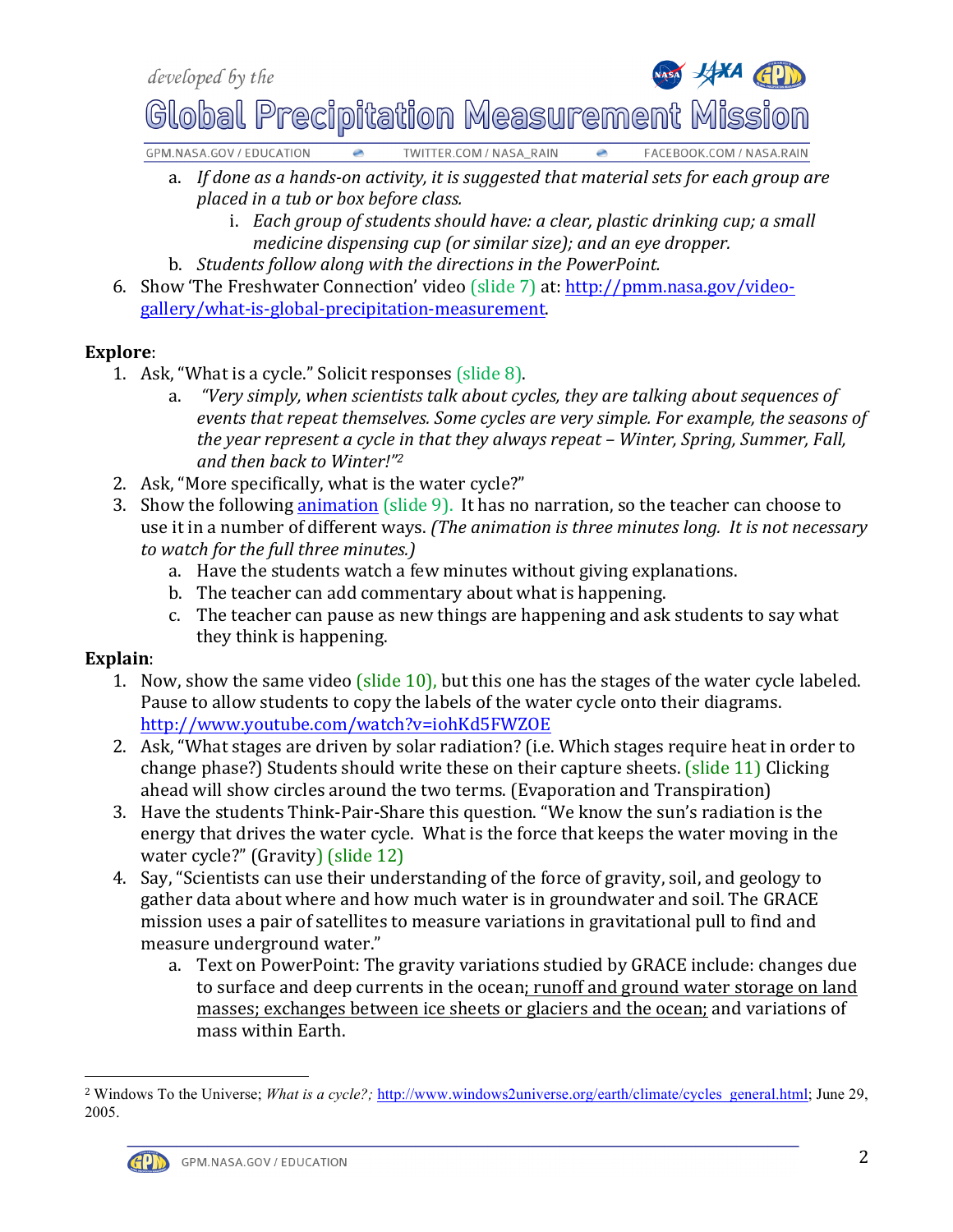

GPM.NASA.GOV / EDUCATION TWITTER.COM / NASA\_RAIN  $\bullet$ FACEBOOK.COM / NASA.RAIN

- b. The underlined portion of the text refers to the water cycle portion of the GRACE mission statement.
- c. On their capture sheets, have students list the stages of the water cycle that are driven by gravity.
- 5. Ask, "Earlier, we talked about why freshwater is so important to humans and almost all life on Earth. Where are some places humans get fresh water?" (pumped from rivers, lakes, wells, and man-made reservoirs.)
- 6. Ask the students, "What is a reservoir?" Record their answers.
	- a. Share this quote from a USGS web page. "As you know, the Earth is a watery place. But just how much water exists on, in, and above our planet? About 70 percent of the Earth's surface is water-covered, and the oceans hold about 96.5 percent of all Earth's water. But water also exists in the air as water vapor, in rivers and lakes, in icecaps and glaciers, in the ground as soil moisture and in aquifers, and even in you and your dog."  $3$  (slide 16)
	- b. Say, "The air, rivers and lakes, ice and snow, underground aquifers, and living things all act as reservoirs - they hold water that can be used at a later time. Some reservoirs are manmade so towns and cities can draw from them."
	- c. Say, "Look at the water cycle diagram we labeled earlier. Where is water being stored? (reservoirs)" Help the students identify the parts of the cycle where water is stored. Students fill in the space provided on their capture sheets with this information. See presenter notes on PowerPoint or the capture sheet key.

# **Evaluate**:

- 1. Students complete a mini-project in which they describe one possible path that a water molecule can take through the water cycle. They have the following choices in order to demonstrate their understanding:
	- a. They may make a mini-poster with a diagram of the water cycle.  $(8.5" X 11"$  maximum)
		- i. The diagram should not look just like the one we used in class. It should have the water molecule moving from one step to another.
		- ii. Each step in the cycle needs to have text that describes what is happening to the molecule. This text can be 'spoken' by the drop, or written as a caption near the drop.
	- b. They may make a comic strip with a molecule of water as the main character.
		- i. The comic must include text that explains what is happening in each frame.
		- ii. The text can be dialog 'spoken' by the drop, or written as a caption at the bottom of the frame.

*Electronic Options for students who prefer to use a computer:* 

- 1. A Glogster poster. http://www.glogster.com
- 2. Computer generated comic strip.
- 2. There is an optional rubric at the end of the student capture sheet.

<sup>&</sup>lt;sup>3</sup> USGS, How much water is there on, in, and above the Earth?; http://ga.water.usgs.gov/edu/earthhowmuch.html